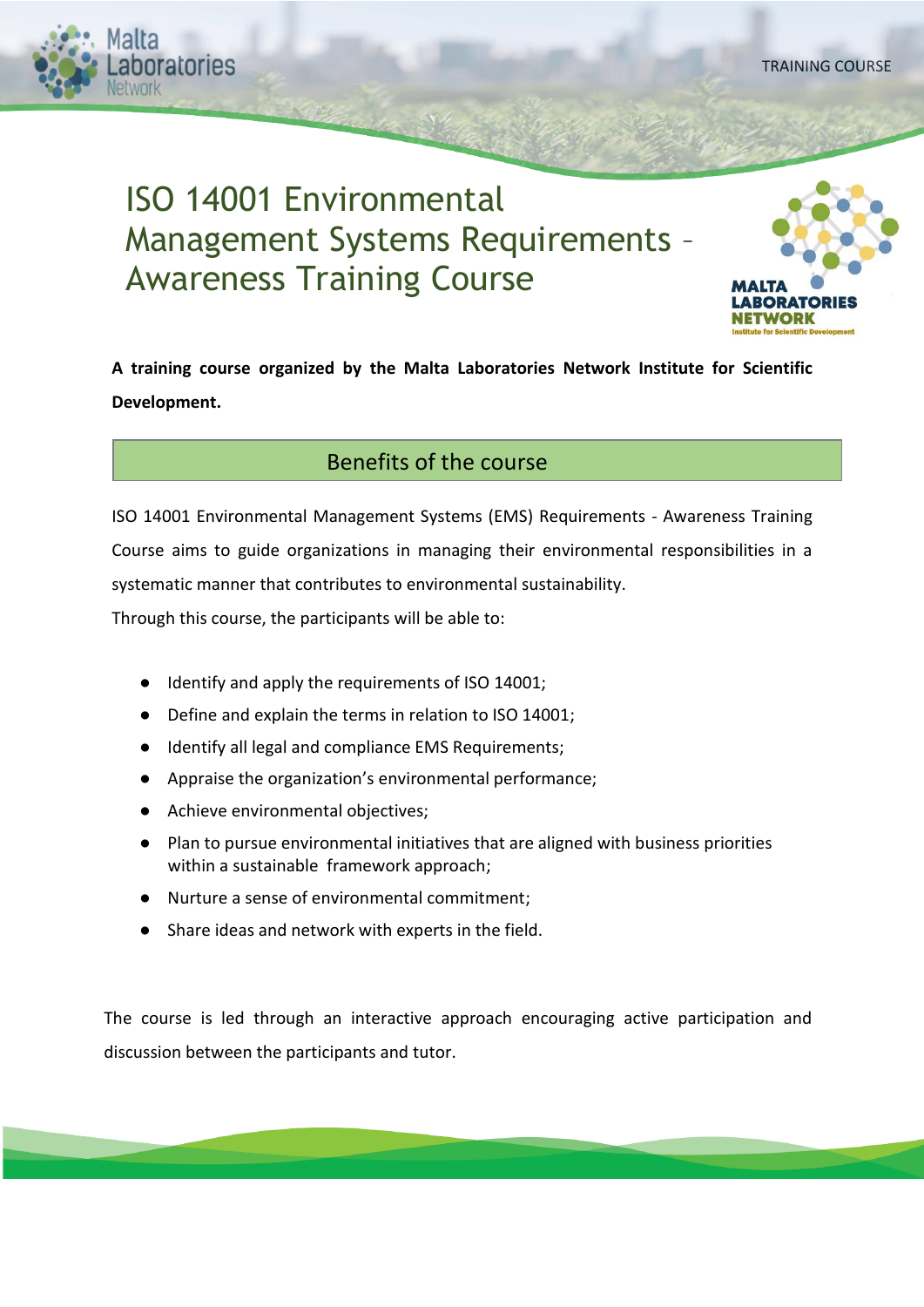

#### Learning outcomes

By the end of the course, the participants will be able to:

- i. Appreciate the relevance of ISO 14001 and its application;
- ii. Apply key requirements of ISO 14001 in practice;
- iii. Identify priority areas within organizations that will be subjected to EMS;
- iv. Identify training needs to reflect environmental commitment in line with ISO 14001;
- v. Implement strategies to meet the needs;
- vi. Develop and communicate an environmental policy;
- vii. Conduct a management review of EMS performance and set the organization's objectives to reflect an environmental commitment.

Participants will enhance their competency skills to:

- viii. Prepare EMS activities
- ix. Conduct EMS activities
- x. Increase profitability
- xi. Operate with efficiency and cost savings
- xii. Conserve natural resources
- xiii. Contribute to the reduction in general wastes

## Who should participate?

ISO 14001 is applicable to any organization, regardless of size, type and nature which seeks

assistance in establishing an Environmental Management Systems.

#### *Target audience*

- xiv. Stakeholders requiring detailed knowledge of EMS
- xv. Management representatives
- xvi. EMS managers
- xvii. Internal and External EMS Auditors
- xviii.Non-governmental organization (NGOs)
- xix. Students wishing to gain experience on EMS Requirement

#### **Certificate of participation will be awarded to participants**

*For further queries please send to: info.mln@gov.mt***.**